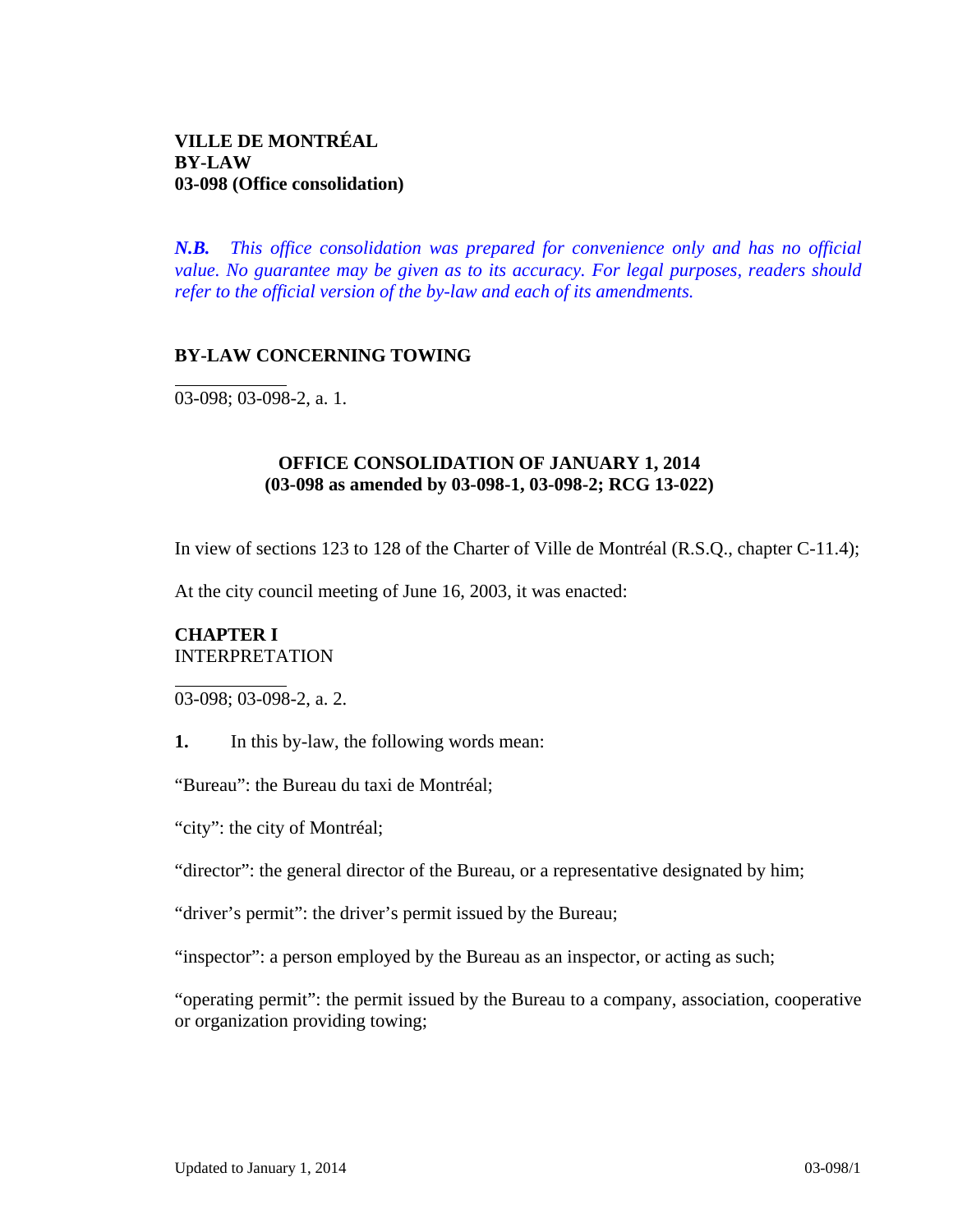"SAAQ": the Société de l'assurance automobile du Québec established under the Act respecting the Société d'assurance automobile du Québec (R.S.Q., chapter S-11.011), and its authorized agents;

"tow truck": a motor vehicle equipped to hoist a road vehicle and pull it, or to load a road vehicle on its platform;

"towing": any operation to move a road vehicle with a tow truck, and charging for it;

03-098, a. 1; 03-098-2, a. 3; RCG 13-022, a. 1.

**2.** This by-law governs towing on city territory, except if, subject to the second paragraph, the towed vehicle originates from or is destined beyond the city territory.

In those cases, when towing a vehicle, the tow truck driver must hold a driver's permit issued in accordance with section I of chapter III, and be able to prove, with a purchase order or a copy of a bill, that the towed vehicle originates from or is destined beyond the city territory.

03-098, a. 2; 03-098-2, a. 4.

l

l

**3.** The director, Bureau inspectors and city police officers are responsible for the application of this by-law and they may:

- (1) issue, on behalf of the city, a statement of offence for any offence under this by-law;
- (2) enter, at any reasonable time, the building or lot of the holder of an operating permit to inspect it;
- (3) examine and make copies of books, registers, accounts, records and other documents containing information relating to the application of this by-law;
- (4) stop a tow truck to inspect it and check, among other things, the driver's permit, the operating permit, the proof of classification, the registration certificate, the certificate of mechanical inspection, and any other document relating to the application of this by-law;
- (5) require, for examination, the production of any document or contract covered by the by-law;
- (6) require any information relating to the application of this by-law, and the production of any related documents.

The director, a city police officer or an inspector may confiscate a driver's permit that is not under the tow truck driver's name, that is not valid, or that is altered.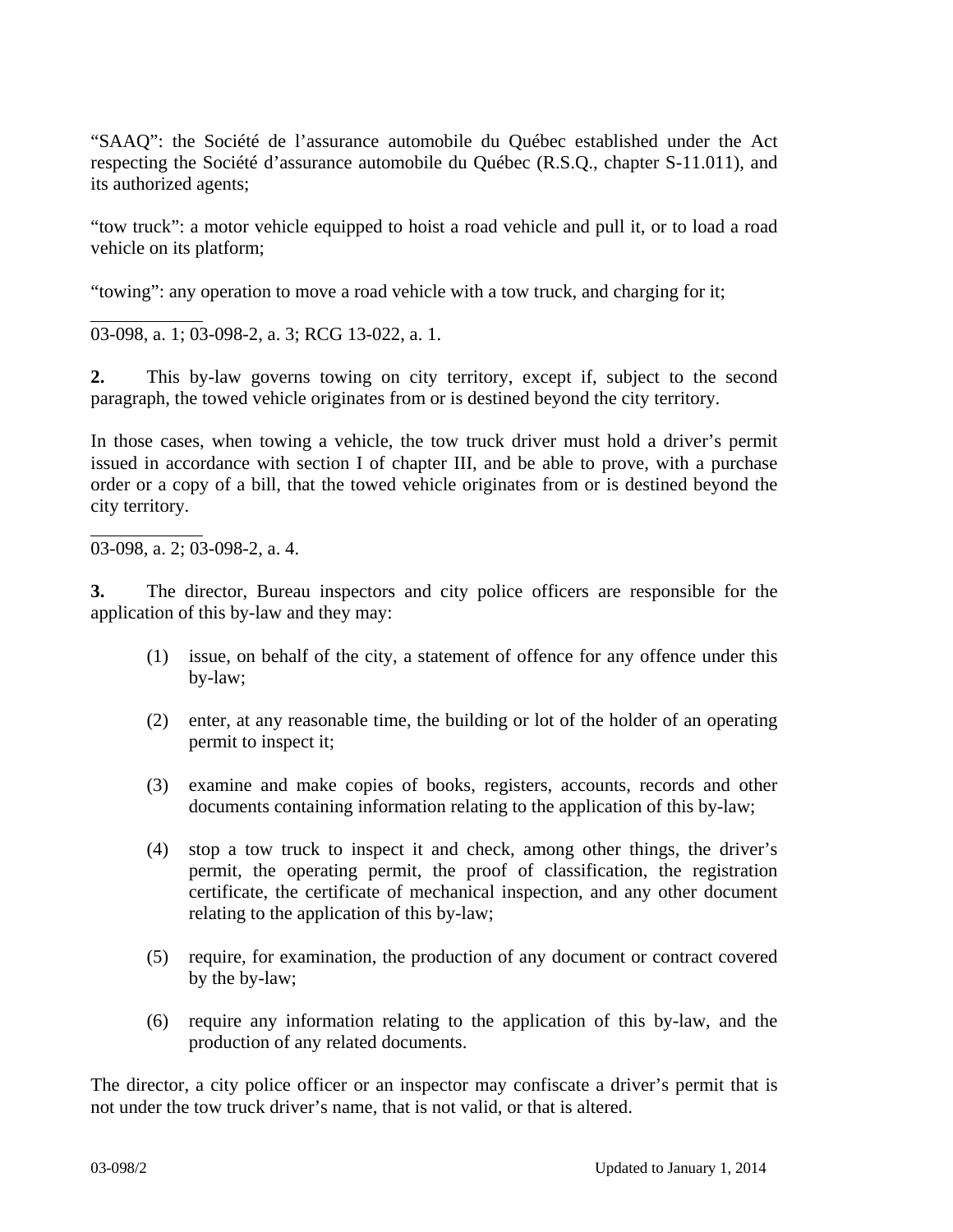Any person who has custody of, has in his possession or controls the documents referred to in paragraph (3) of the second paragraph must, on request, inform the person who carried out the inspection and provide access to those documents.

03-098, a. 3; 03-098-2, a. 5.

### **CHAPTER II**  TOW TRUCKS

 $\overline{a}$ 

 $\overline{a}$ 

 $\overline{a}$ 

 $\overline{a}$ 

 $\overline{a}$ 

 $\overline{a}$ 

# **SECTION I**

**CATEGORIES** 

**4.** Towing may only be carried out with a tow truck in a category referred to in schedule A, which is part of this by-law.

03-098, a. 4; 03-098-2, a. 6.

**5.** A tow truck may only tow the type of vehicle referred to in schedule A corresponding to its category.

03-098, a. 5; 03-098-2, a. 7.

**6.** *[Repealed].*

03-098, a. 6; 03-098-2, a. 8.

## **SECTION II**  OPERATING PERMIT

**7.** No person may operate a tow truck, or allow or permit one to be operated without holding a valid operating permit issued by the Bureau.

03-098, a. 7; 03-098-2, a. 9.

**8.** For the purposes of this by-law, the owner of a vehicle is the one who owns it or who leases it for a period of more than 12 months.

03-098, a. 8; 03-098-2, a. 10.

**9.** Every applicant for an operating permit must provide the Bureau with the following information and documents:

- (1) name, address and telephone number of the owner or long-term lessee of the tow truck;
- (2) company name under which he operates, as the case may be;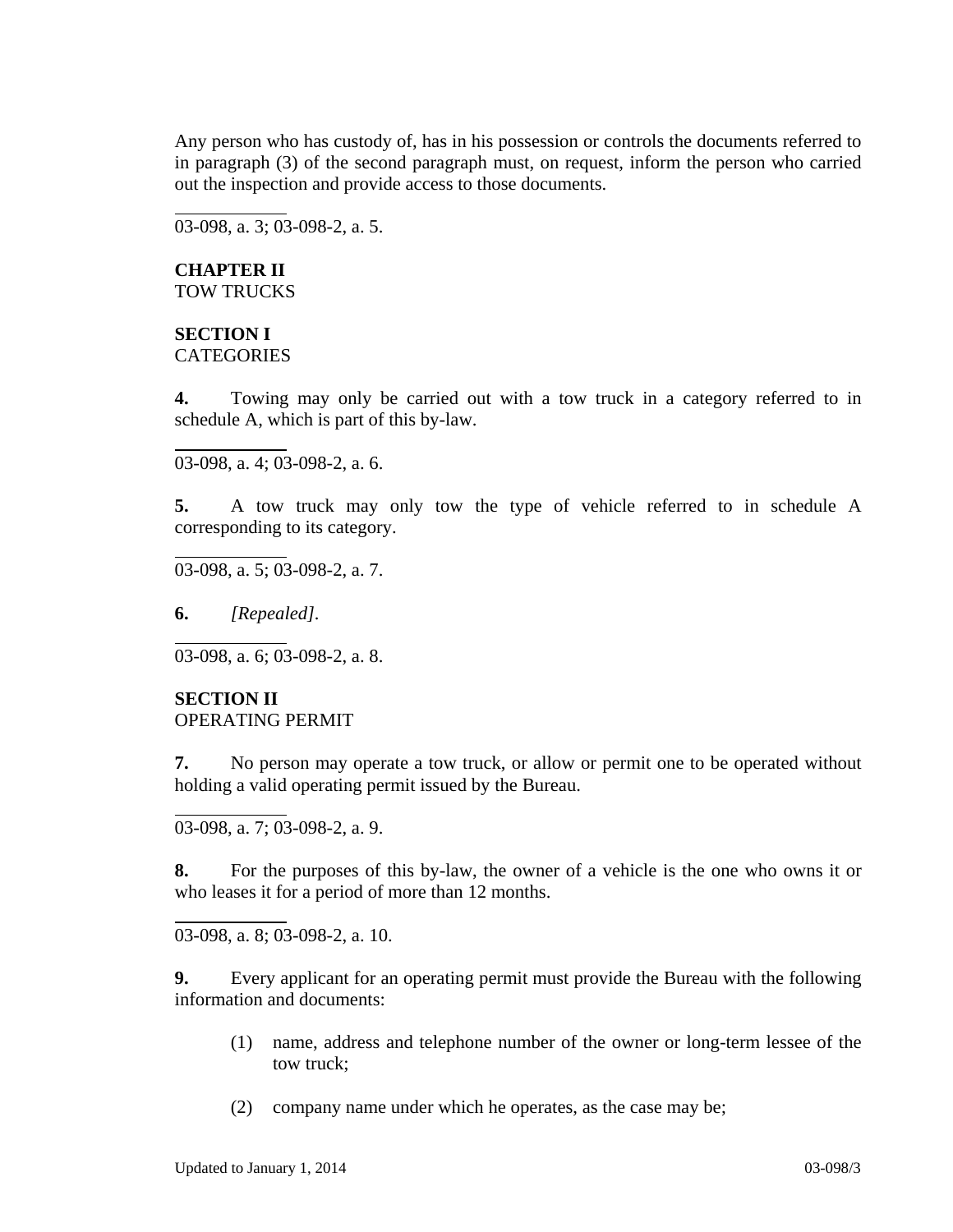- (3) name of shareholders and administrators of the corporation, as the case may be;
- (4) proof of registration of owners and operators of heavy vehicles;
- (5) instruments of incorporation, association, establishment of a cooperative, or registration.

 $\overline{a}$ 03-098, a. 9; 03-098-2, a. 11.

**10.** The Bureau issues an operating permit on payment of fees under the annual by-law concerning fees.

l 03-098, a. 10; 03-098-2, a. 12.

**11.** Every holder of an operating permit must inform the Bureau, in writing, within 30 days, of any change in the information referred to in article 9. He must, within 30 days of its issue, send to the Bureau by registered mail or by fax, any new certificate of mechanical inspection, and it is up to the holder to prove that it was sent to the Bureau.

03-098, a. 11; 03-098-2, a. 13.

l

**12.** Every holder of an operating permit must, keep a daily list of tow truck drivers, specifying their name and driver's permit number, and the sticker number of the tow truck. He must keep the list for 2 years and submit it, on request, to the director, an inspector or a city police officer.

 $\overline{a}$ 03-098, a. 12; 03-098-2, a. 14.

**13.** Every holder of an operating permit must ensure that the operator of a tow truck holds the permits required under this by-law.

 $\overline{a}$ 03-098, a. 13; 03-098-2, a. 15.

**14.** On request, every holder of an operating permit must provide the director, an inspector or a city police officer with any information or document relating to permits, in particular all information and documents required under article 9, and all copies of invoices provided by a driver in accordance with article 58, which must be retained for 2 years.

03-098, a. 14; 03-098-2, a. 16.

l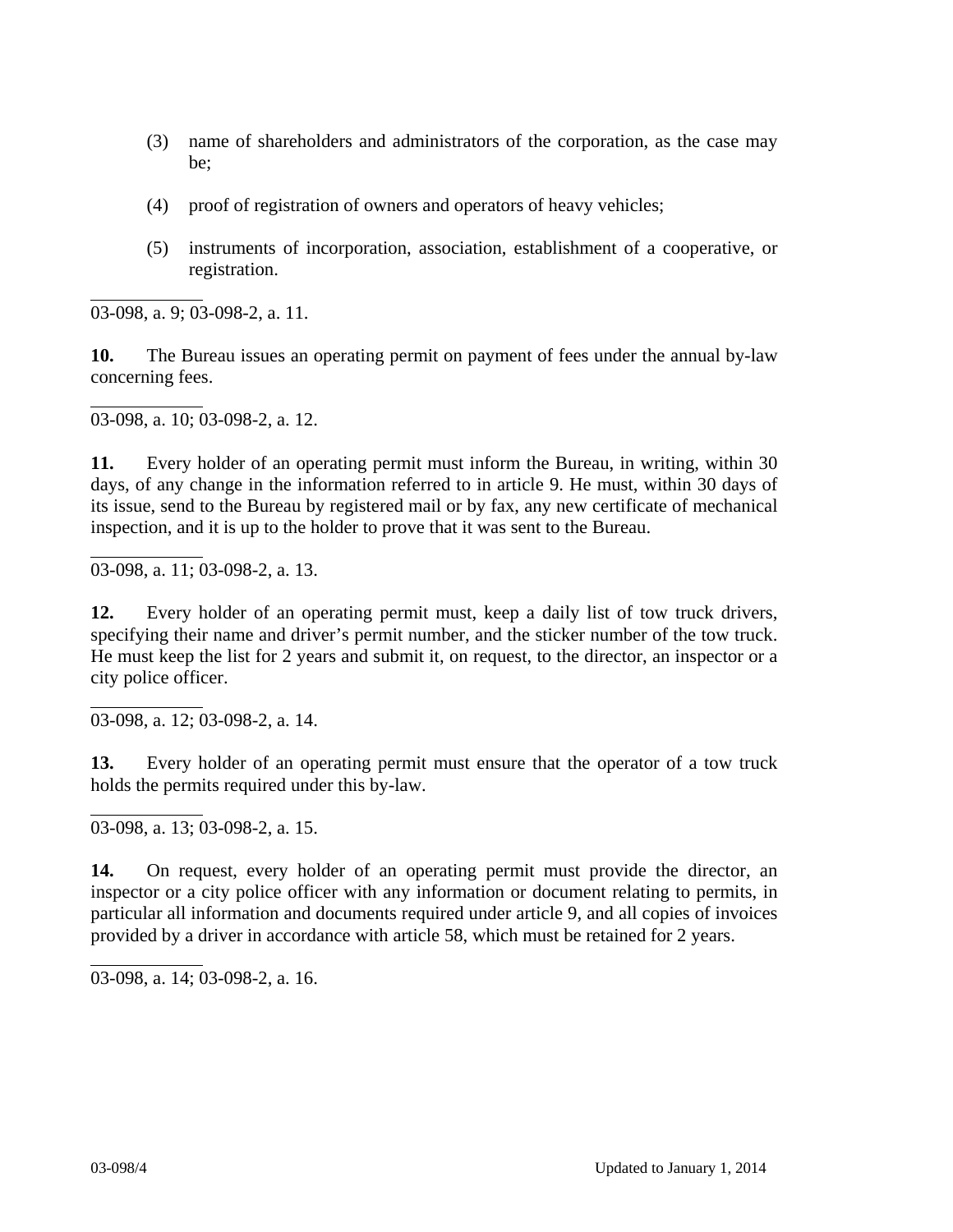## **SECTION III**  VALIDATION STICKER

**15.** The Bureau issues a validation sticker to every tow truck belonging to the holder of an operating permit who applies for one. Every holder must submit the following documents to the Bureau:

- (1) tow truck registration certificate;
- (2) proof of tow truck classification issued by the Ministère des Transports du Québec;
- (3) true copy of the certificate of mechanical inspection issued by the SAAQ.

The sticker is issued on payment of the required fees set in the annual by-law concerning fees.

03-098, a. 15; 03-098-2, a. 17.

 $\overline{a}$ 

 $\overline{a}$ 

 $\overline{a}$ 

 $\overline{a}$ 

 $\overline{a}$ 

**16.** The sticker must be permanently affixed by an employee of the Bureau, on the right side of the windshield of the tow truck.

03-098, a. 16; 03-098-2, a. 18.

**17.** Every holder of an operating permit must ensure that the sticker on the tow truck is in plain view and that the information it contains is legible at all times.

03-098, a. 17; 03-098-2, a. 19.

**18.** The sticker remains the city's property. A sticker that is considered invalid may be removed, blurred or otherwise altered to be cancelled by the director, a city police officer or an inspector.

03-098, a. 18.

**19.** A sticker ceases to be valid when the related operating permit is revoked, not renewed when expired, is assigned or transferred, or when the holder changes the category referred in schedule A, or changes the tow truck covered by the permit.

The sticker also ceases to be valid when the certificate of mechanical inspection of the tow truck, as issued by the SAAQ, expires, or when the vehicle registration is revoked, cancelled or suspended.

03-098, a. 19; 03-098-2, a. 20.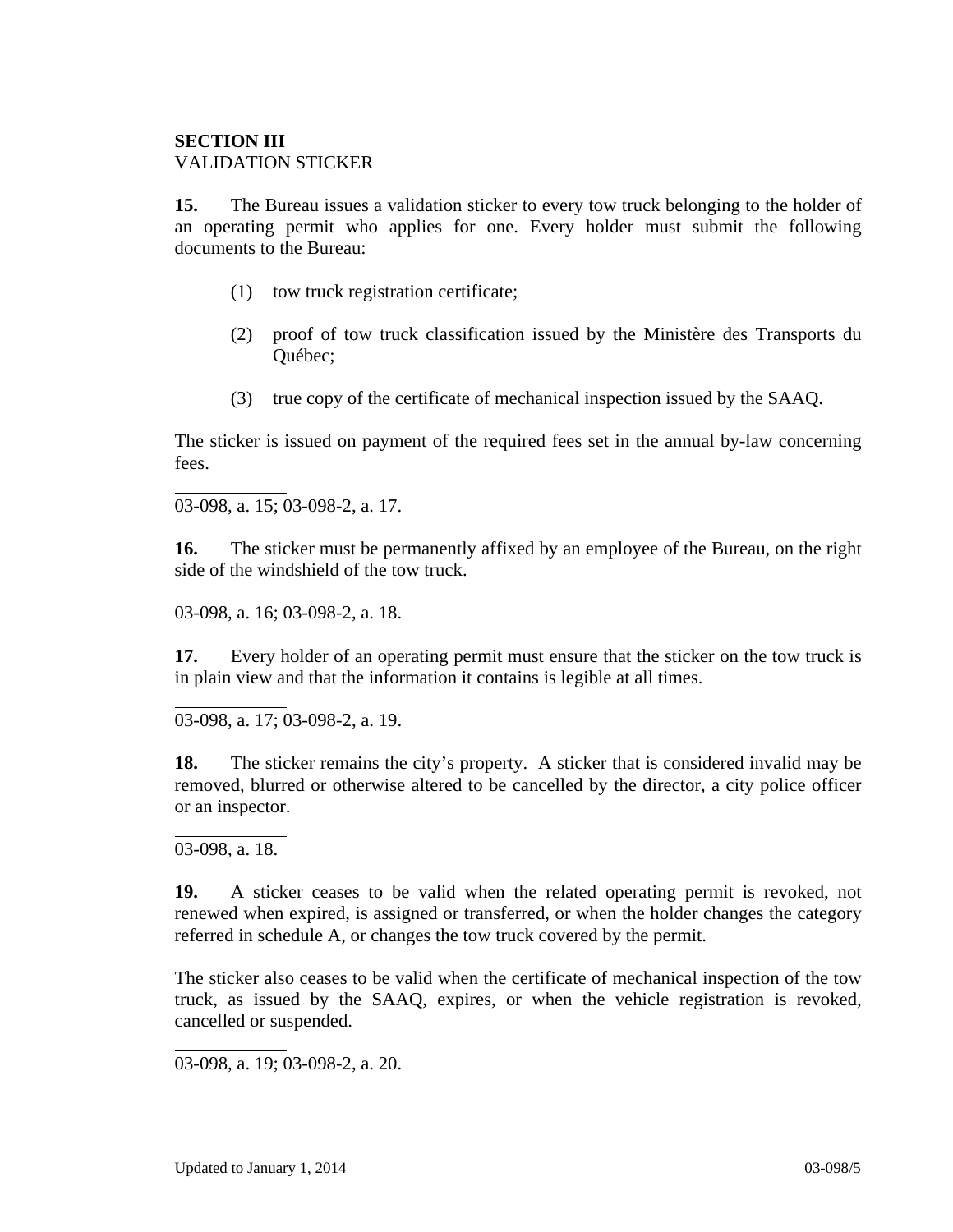**20.** The director suspends the sticker of a tow truck and the right to be granted one in the following cases:

- (1) when the holder is guilty of an offence under article 13 and it is a second offence;
- (2) when a sticker ceases to be valid under the second paragraph of article 19.

The director suspends the sticker of a tow truck and the right to be granted one when it ceases to be valid under the second paragraph of article 19.

 $\overline{a}$ 03-098, a. 20; 03-098-2, a. 21.

**21.** The suspension imposed under article 20 is effective on the 15th day after the date of mailing of a notice to the last known address of the holder.

 $\overline{a}$ 03-098, a. 21.

**22.** No new sticker may be issued to the holder of an operating permit when one of the stickers has been suspended for a period of 3 months from the first suspension, 6 months from a second suspension, and one year from a subsequent suspension. The period runs from the day the sticker was surrendered to the Bureau.

l 03-098, a. 22.

**23.** Every holder of an operating permit whose sticker ceases to be valid must surrender it to the Bureau within 48 hours, without further notice.

l 03-098, a. 23.

l

**24.** No person may operate, allow or permit the operation of a tow truck not bearing a sticker, or bearing a sticker that is no longer valid, or bearing a sticker issued for another vehicle.

03-098, a. 24; 03-098-2, a. 22.

**25.** Subject to articles 19 and 23, and on payment of replacement fees set in the annual by-law concerning fees, the Bureau may, on submission of proof to that effect, replace any blurred, damaged or otherwise altered sticker.

In addition, the Bureau may, on submission of proof that a tow truck is out of service, issue, on payment of replacement fees set in the annual by-law concerning fees, a temporary sticker valid for 90 days. If, at the end of the 90-day period, the tow truck is still out of service, the period may be extended for 90 more days, without fees. The holder of the operating permit need not be the owner or lessee for a period of more than 12 months of the tow truck temporarily identified under this paragraph.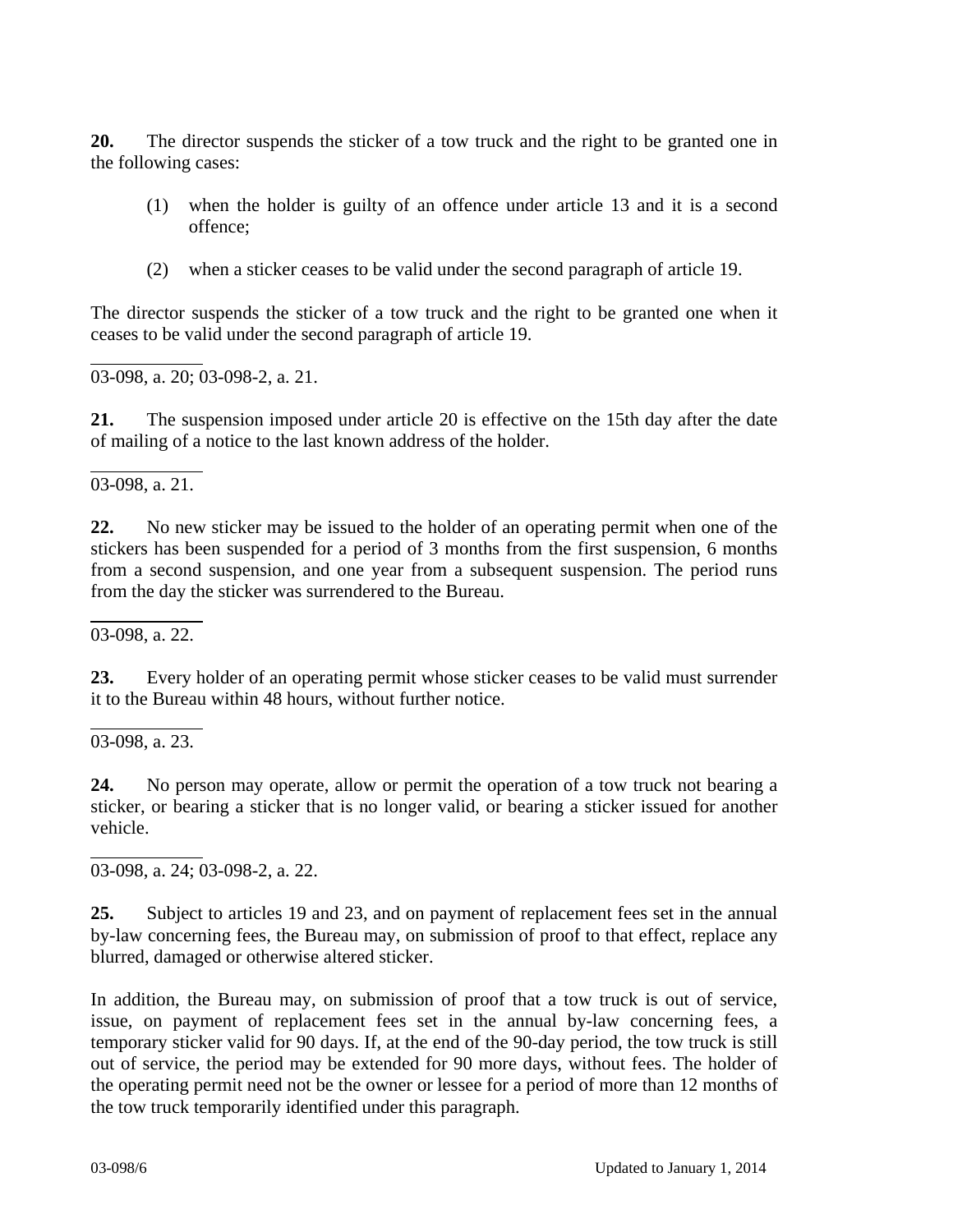When the tow truck that was out of service has been repaired, the holder of the operating permit must surrender the temporary sticker to the Bureau within 48 hours after the tow truck is back on the road.

03-098, a. 25; 03-098-2, a. 23; RCG 13-022, a. 2.

### **SECTION IV**  RECORDS

 $\overline{a}$ 

 $\overline{a}$ 

 $\overline{a}$ 

 $\overline{a}$ 

**26.** A tow truck must be permanently identified at the centre of doors by the name of the holder of the operating permit, his address, company name or trademark, or a trademark that he may use in accordance with the law, as the case may be, and his telephone number. The markings must be at least 4 m high and in a color that is in contrast to the color of doors on which they are applied.

03-098, a. 26; 03-098-2, a. 24.

**27.** Any other information may be provided on the front fenders or, in the case of a platform, on the sides.

03-098, a. 27.

**28.** Every holder of an operating permit must display, inside each towing truck on the dashboard on the passenger side, a rate schedule at least 10 cm by 20 cm.

The rate schedule must bear the following, in characters that may be easily read from the exterior of the vehicle on the passenger side:

"A copy of this rate schedule is available from the Bureau du taxi de Montréal: 514-280- 6660."

03-098, a. 28; 03-098-2, a. 25; RCG 13-022, a. 3.

### **SECTION V**  EQUIPMENT

**29.** Every holder of an operating permit must ensure that the following equipment in his tow truck is in good working order at all times:

- (1) *[deleted];*
- (2) for tow trucks in another category:
	- (a) pivoting or flashing amber lights permanently installed on the vehicle;
	- (b) a tool box;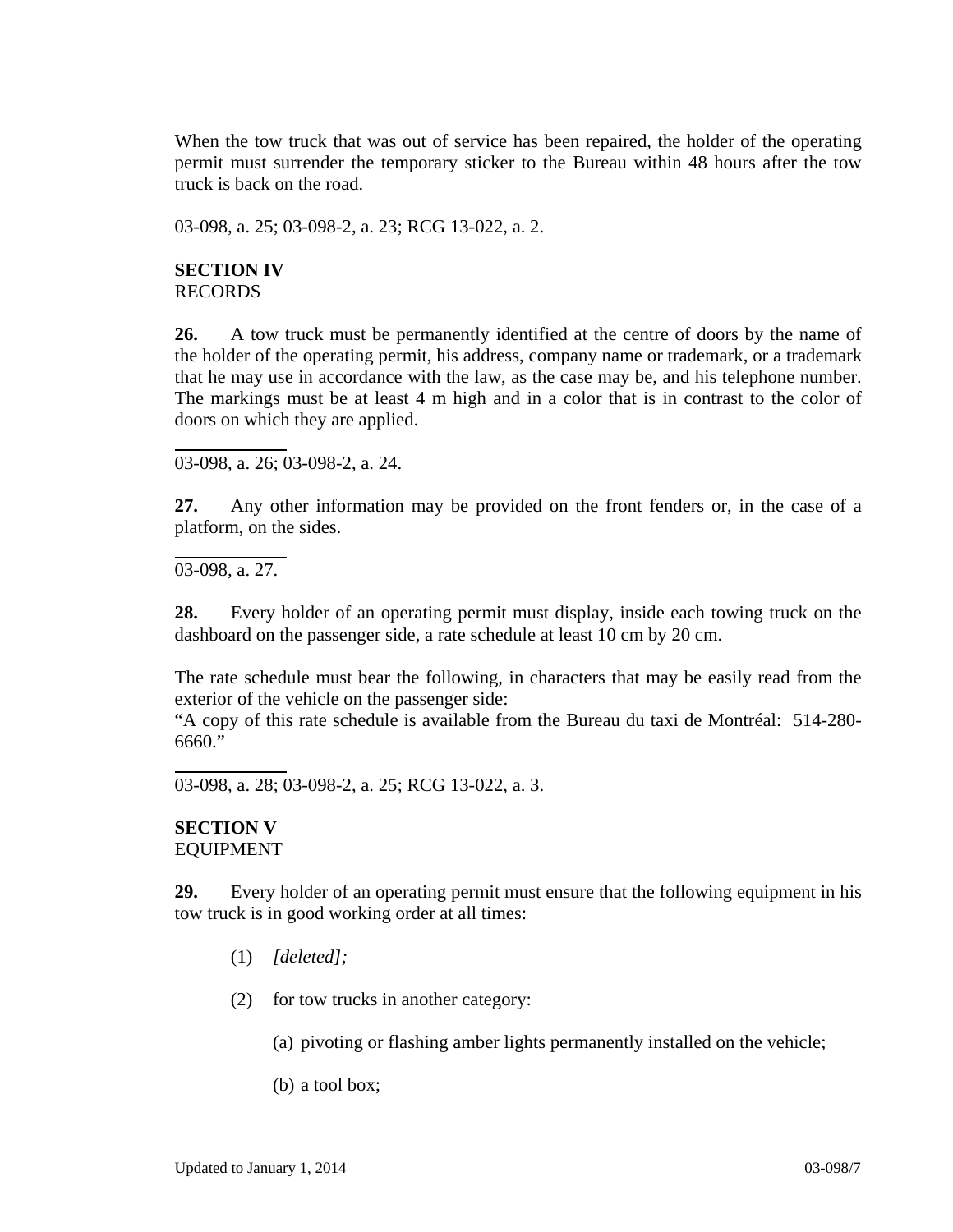- (c) a 2,25 kg chemical extinguisher (dry powder);
- (d) *[deleted];*
- (e) clothing with a reflecting band or a security patch;
- (f) a shovel;
- (g) *[deleted];*
- (h) a granular absorbent;
- (i) a traffic lamp;
- (j) prescribed road flares or safety triangles.

03-098, a. 29; 03-098-2, a. 26.

## **CHAPTER III**  TOW TRUCK DRIVERS

# **SECTION I**

 $\overline{a}$ 

 $\overline{a}$ 

DRIVER'S PERMIT

**30.** No person may tow a vehicle without holding an active driver's permit in the appropriate class, as shown in schedule A.

03-098, a. 30; 03-098-2, a. 27.

**31.** The director issues a driver's permit to an individual who applies in writing, under the following conditions:

- (1) be a Canadian citizen or be admitted to Canada as a permanent resident;
- (2) hold a valid driver's licence in the appropriate class, issued under the Regulation respecting licences (R.S.Q., chapter C-24.2, r. 3.1.1);
- (3) *[deleted];*
- (4) not be under suspension or revocation of driver's permit;
- (5) pay the permit fees set in the annual by-law concerning fees.

03-098, a. 31; 03-098-2, a. 28.

l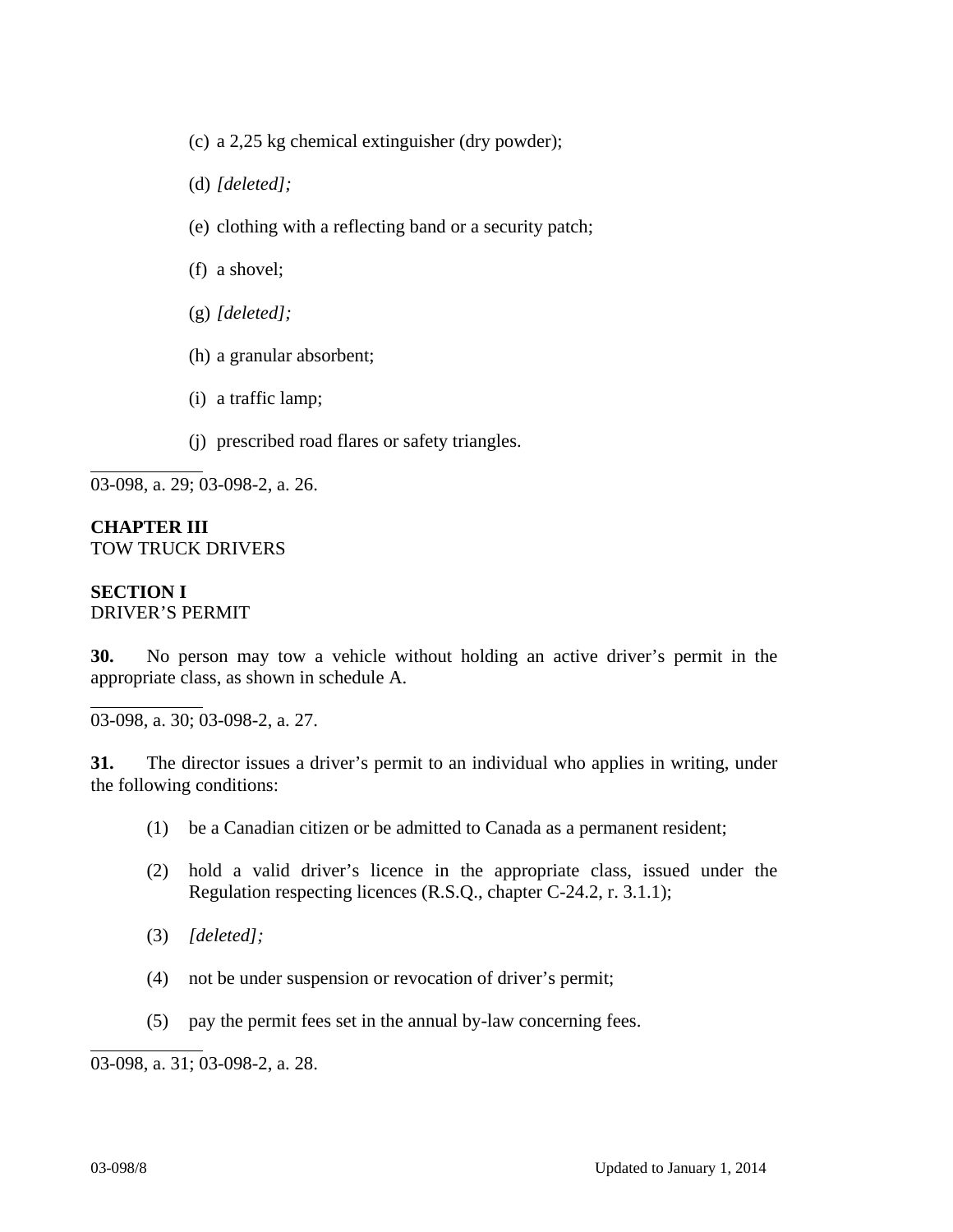**32.** *[Repealed].*

 $\overline{a}$ 

 $\overline{a}$ 

 $\overline{a}$ 

 $\overline{a}$ 

03-098, a. 32; 03-098-2, a. 29.

**33.** *[Repealed].*

03-098, a. 33; 03-098-2, a. 30.

**34.** *[Repealed].* 

03-098, a. 34; 03-098-2, a. 31.

**35.** *[Repealed].* 

03-098, a. 35; 03-098-2, a. 32.

**36.** A driver's permit must contain the following information:

- (1) the holder's name;
- (2) a color photograph of the holder;
- (3) the expiry date;
- (4) the driver's permit number;
- (5) the holder's signature;
- (6) the class of driver's permit in schedule A;
- (7) the driver's licence number.

03-098, a. 36.

 $\overline{a}$ 

 $\overline{a}$ 

 $\overline{a}$ 

**37.** A driver's permit expires on the same date as the driver's licence issued under the Regulation respecting licences (R.S.Q., chapter 24.2, r. 3.1.1). But when a driver's permit is revoked or suspended, the driver's permit issued by the Bureau is automatically revoked or suspended, as the case may be.

03-098, a. 37; 03-098-2, a. 33; RCG 13-022, a. 4.

**38.** Every holder of a driver's permit must inform the Bureau in writing of any change of address and telephone number within 30 days. The notice must be sent by registered mail, by fax, or by reporting to the Bureau.

<sup>03-098,</sup> a. 38; 03-098-2, a. 34.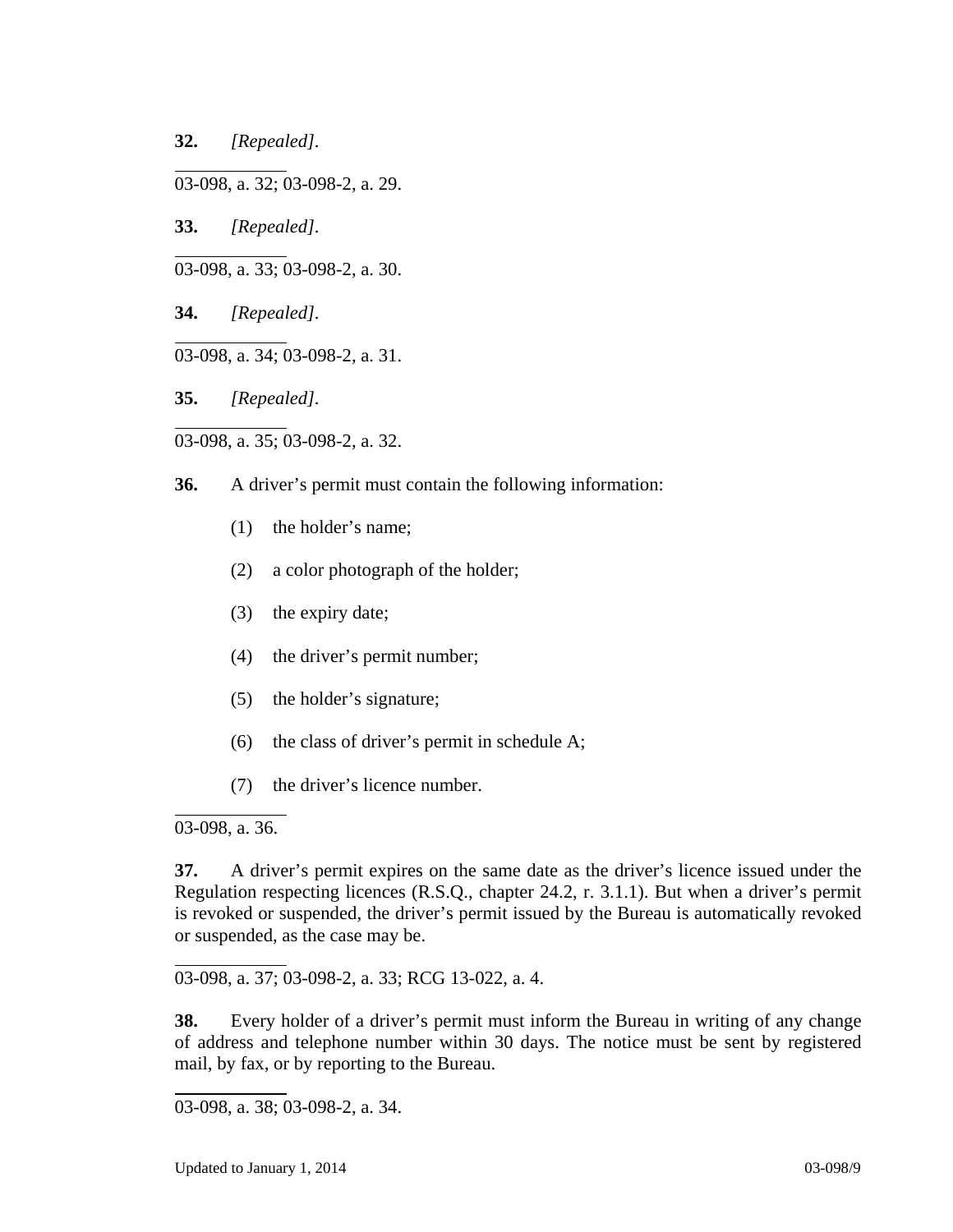**39.** Any person who requires a driver's permit that was lost, stolen, damaged or otherwise altered must pay the replacement fees set in the annual by-law concerning fees. In case of theft or loss, every person must submit a report to the Bureau.

03-098, a. 39; 03-098-2, a. 35.

**40.** A driver's permit must be renewed under the conditions in article 31, including the payment of fees in paragraph (5) of article 31.

An applicant must also prove that he has paid any fine imposed under a final judgment for an offence under this by-law.

03-098, a. 40; 03-098-2, a. 36.

**41.** A driver's permit remains the city's property.

03-098, a. 41.

 $\overline{a}$ 

 $\overline{a}$ 

 $\overline{a}$ 

 $\overline{a}$ 

 $\overline{a}$ 

**42.** The director suspends the driver's permit, or the right to be granted one, of any driver found guilty or having pleaded guilty of:

- (1) an offence under article 30;
- (2) an offence under article 51;
- (3) an offence under article 52;
- (4) an offence under article 55;
- (5) an offence under article 60.

03-098, a. 42; 03-098-2, a. 37.

**43** *[Repealed].* 

03-098, a. 43; 03-098-2, a. 38.

- **44.** The suspension under article 42 is:
	- (1) one day for the first offence;
	- (2) For the third repeated offence, the director must revoke the driver's permit, and the right to be granted one is suspended for at least one year. After that period, the driver must meet the conditions under article 31 to be granted a new driver's permit. He must also prove that he has paid any fine imposed under a final judgment for an offence under this by-law;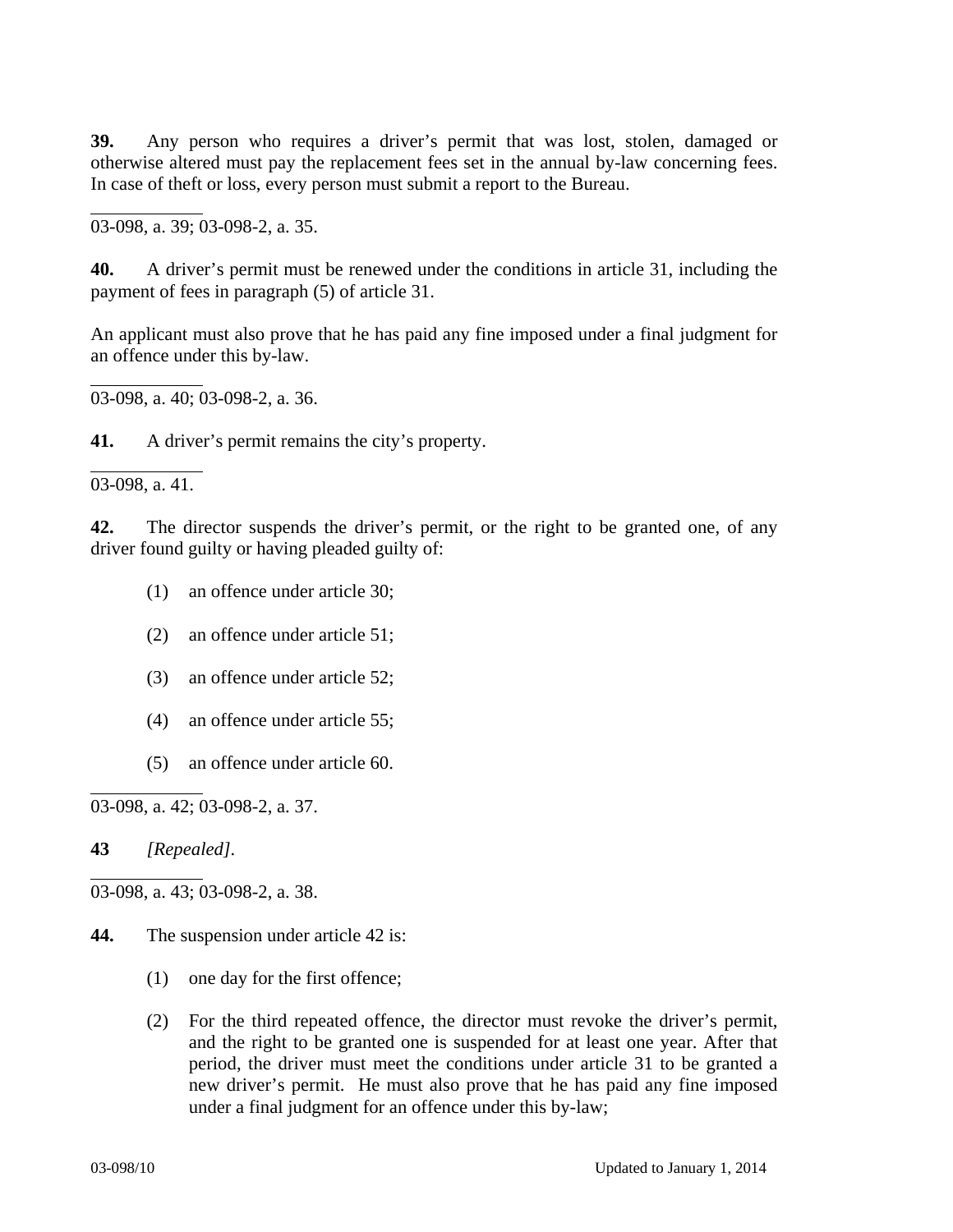(3) one month for the second repeated offence.

For the third repeated offence, the director revokes the driver's permit and the right to be granted one for at least one year. For the purposes of this article, a repeated offence is a second conviction within 3 years of the previous one.

03-098, a. 44; 03-098-2, a. 39.

# **SECTION II**  LEARNER'S PERMIT

**45.** *[Repealed].* 

 $\overline{a}$ 

 $\overline{a}$ 

 $\overline{a}$ 

 $\overline{a}$ 

 $\overline{a}$ 

 $\overline{a}$ 

 $\overline{a}$ 

 $\overline{a}$ 03-098, a. 45; 03-098-2, a. 40.

**46.** *[Repealed].* 

03-098, a. 46; 03-098-2, a. 40.

**47.** *[Repealed].* 

03-098, a. 47; 03-098-2, a. 40.

**48.** *[Repealed].* 

03-098, a. 48; 03-098-2, a. 40.

**49.** *[Repealed].* 

03-098, a. 49; 03-098-2, a. 40.

## **SECTION III**

OBLIGATIONS OF DRIVERS

**50.** Every driver must submit, on request, any permit and document required to carry out his duties, in particular his driver's licence, his driver's permit, proof of classification, registration certificate, and certificate of mechanical inspection, to persons responsible for the application of this by-law.

03-098, a. 50; 03-098-2, a. 41.

**51.** The holder of a driver's permit in a class referred to in schedule A may operate only one tow truck corresponding to the category of vehicle covered by the permit.

03-098, a. 51; 03-098-2, a. 42.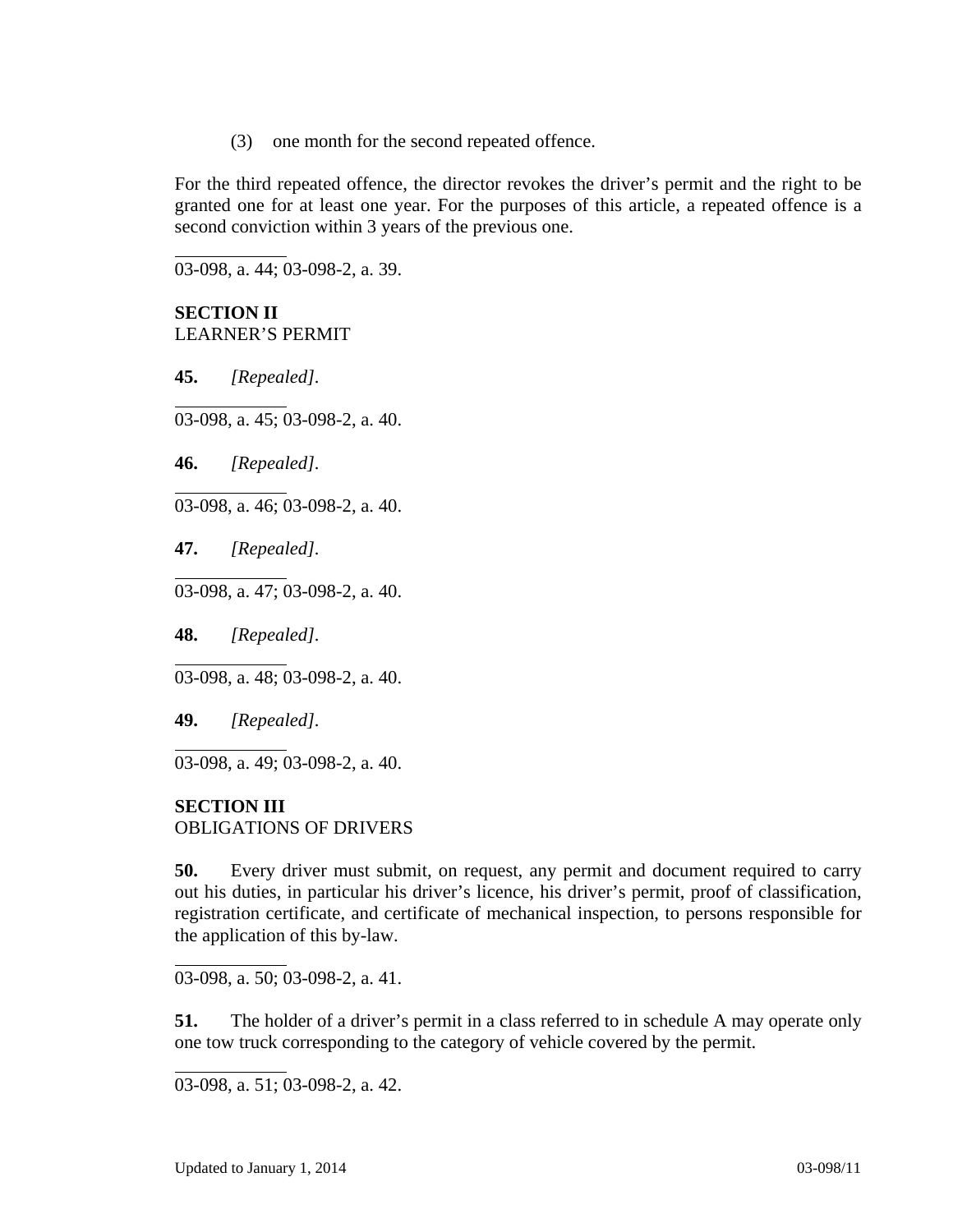**52.** No person may tow a vehicle with a tow truck that is not in the proper category according to schedule A.

03-098, a. 52; 03-098-2, a. 43.

**53.** Every driver must:

 $\overline{a}$ 

 $\overline{a}$ 

 $\overline{a}$ 

 $\overline{a}$ 

 $\overline{a}$ 

- (1) ensure that the information appearing on the sticker and on the driver's permit is complete and legible at all times;
- (2) ensure that the tow truck contains the equipment referred to in article 29;
- (3) ensure that the weight of the towed vehicle does not exceed the load capacity shown on the proof of classification.

03-098, a. 53; 03-098-2, a. 44.

**54.** Every driver must be courteous to customers and provide a safe environment, and extend the courtesy to other drivers.

03-098, a. 54.

**55.** Every driver must drive the towed vehicle to the place indicated by the customer.

03-098, a. 55.

**56.** Every driver must deliver the personal effects left behind by a customer to the business establishment of the holder of the operating permit of the tow truck.

03-098, a. 56.

**57.** Every driver must, when fees are charged, hand the customer a copy of the numbered invoice containing the following information:

- (1) number of the identification sticker of the tow truck;
- (2) number of his driver's permit;
- (3) date;
- (4) amount billed;
- (5) driver's signature;
- (6) origin and destination of the towed vehicle;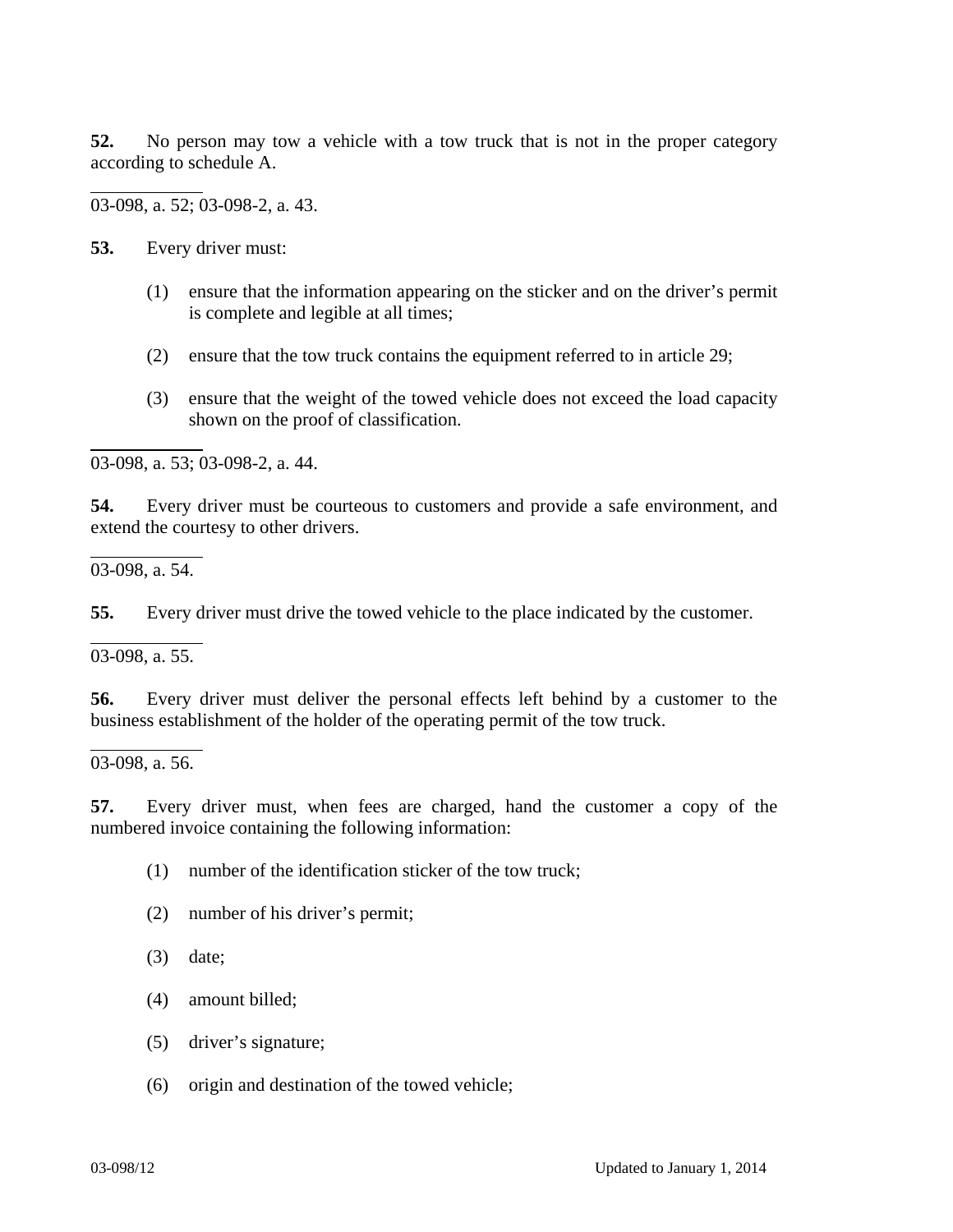- (7) time the service was provided;
- (8) name of holder of the operating permit, his telephone number, address and number of operating permit;
- (9) address, as the case may be, telephone number and business hours of the pound where the vehicle is towed;
- (10) customer's consent as to the destination of towing and customer's signature.

03-098, a. 57.

 $\overline{a}$ 

 $\overline{a}$ 

 $\overline{a}$ 

 $\overline{a}$ 

 $\overline{a}$ 

**58.** Every driver must hand a copy of invoices to the holder of an operating permit, or a city police officer.

03-098, a. 58; 03-098-2, a. 45.

**59.** When a permit is issued or renewed, every holder of an operating permit must provide the Bureau with a copy of his rate schedule. If the holder of an operating permit would like to alter his rate schedule, he must, at least 2 weeks before the effective date of the new rates, file a copy of the new rate schedule with the Bureau.

03-098, a. 59; 03-098-2, a. 46.

# **CHAPTER III.1** EXCLUSIVE CONTRACTS

 $\overline{a}$ 03-098-2, a. 47.

**60.** No person may provide towing in an area covered by an exclusive contract with the city under the Charter of the City of Montréal (R.S.Q., chapter C-11.4) to tow a vehicle that obstructs traffic or that constitutes a road hazard unless he has custody of a tow truck of which the holder of the operating permit is the person authorized under the contract for that area.

03-098, a. 60; 03-098-2, a. 48.

**61.** No person may allow or permit towing to be carried out in an area covered by an exclusive contract with the city under the Charter of the City of Montréal (R.B.C.M, chapter C-11.4) to tow any vehicle that obstructs traffic or that constitutes a road hazard unless he is the person authorized under the contract for that area.

<sup>03-098,</sup> a. 61; 03-098-2, a. 49.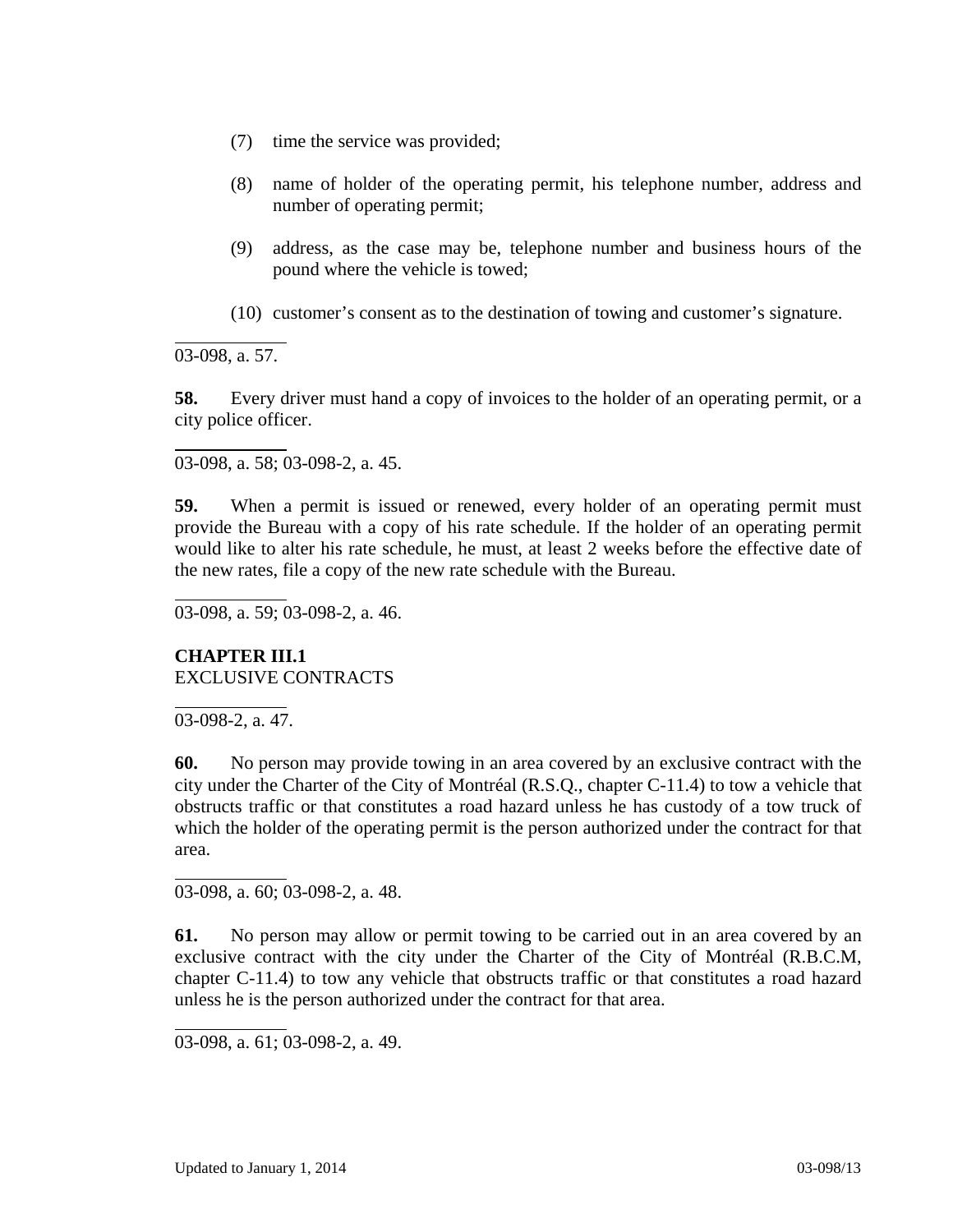## **CHAPTER IV**  PENALTIES

- **62.** Any person who contravenes articles 60 or 61 is guilty of an offence and is liable:
	- (1) in the case of an individual:
		- (a) for a first offence, to a fine of \$1,000;
		- (b) for a subsequent offence, to a fine of \$2,000;
	- (2) in the case of a corporation:
		- (a) for a first offence, to a fine of \$2,000;
		- (b) for a subsequent offence, to a fine of \$4,000.

03-098, a. 62.

 $\overline{a}$ 

- **63.** Any person who contravenes this by-law is guilty of an offence and is liable:
	- (1) in the case of an individual:
		- (a) for a first offence, to a minimum fine of \$100 and a maximum fine of \$1,000;
		- (b) for a subsequent offence, to a minimum fine of \$300 and a maximum fine of \$2,000;
	- (2) in the case of a corporation:
		- (a) for a first offence, to a minimum fine of \$200 and a maximum fine of \$2,000;
		- (b) for a subsequent offence, to a minimum fine of \$500 and a maximum fine of \$4,000.

03-098, a. 63.

 $\overline{a}$ 

 $\overline{a}$ 

### **CHAPTER V**  AMENDING PROVISIONS

**64.** Please note that the disposition are without appeal. The pricing is now planned in the bylaw of the annual rates of the urban agglomeration.

03-098, a. 64.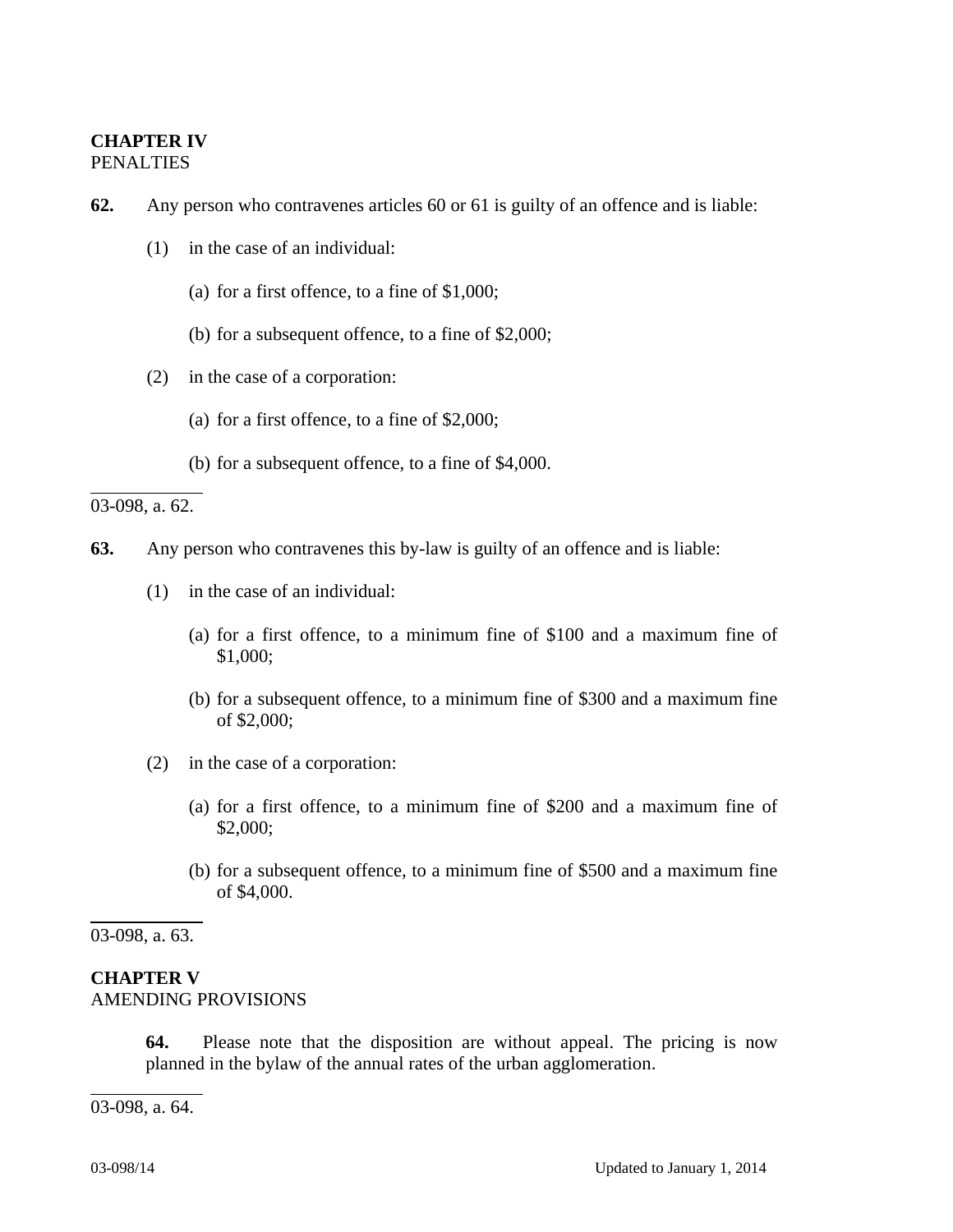### **CHAPTER VI**  *[Repealed]*

 $\overline{a}$ 03-098; 03-098-2, a. 50.

**65.** *[Repealed].* 

 $\overline{a}$ 

 $\overline{a}$ 

 $\overline{a}$ 

 $\overline{a}$ 

 $\overline{a}$ 

 $\overline{a}$ 

 $\overline{a}$ 

03-098, a. 65; 03-098-2, a. 50.

**66.** *[Repealed].*

03-098, a. 66; 03-098-2, a. 50. **67.** *[Repealed].* 

03-098, a. 67; 03-098-2, a. 50.

**68.** *[Repealed].*

03-098, a. 68; 03-098-2, a. 50.

**68.1.** *[Repealed].* 

03-098-1, a. 1; 03-098-2, a. 50.

**69.** *[Repealed].* 

03-098, a. 69; 03-098-2, a. 50.

---------------------------------

\_\_\_\_\_\_\_\_\_\_\_\_\_\_\_\_\_\_\_\_\_\_

**SCHEDULE A**  CLASSIFICATION OF TOW TRUCKS

03-098: 03-098-2, a. 51.

**SCHEDULE B**  TRAINING PROGRAM FOR DRIVERS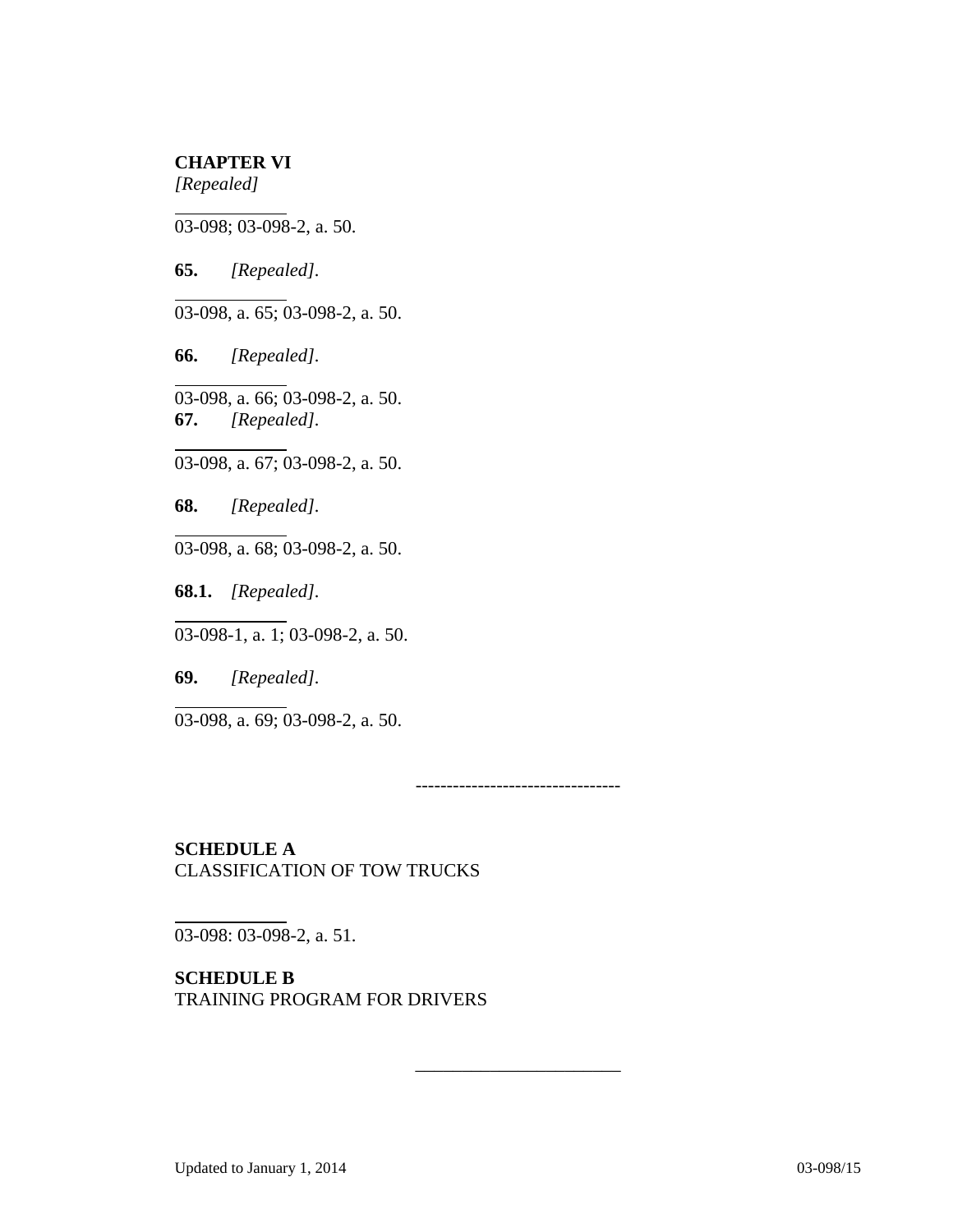*This consolidation of the By-law concerning towing (03-098) contains amendments under the following by-laws:* 

- *03-098-1 By-law amending the By-law concerning road service and towing (03-098), adopted at the meeting of February 23, 2004;*
- *03-098-2 By-law amending the By-law concerning road service and towing (03-098), adopted at the meeting of December 13, 2004;*
- *RCG 13-022 By-law amending the By-law concerning towing (03-098), adopted at the meeting of September 26, 2013.*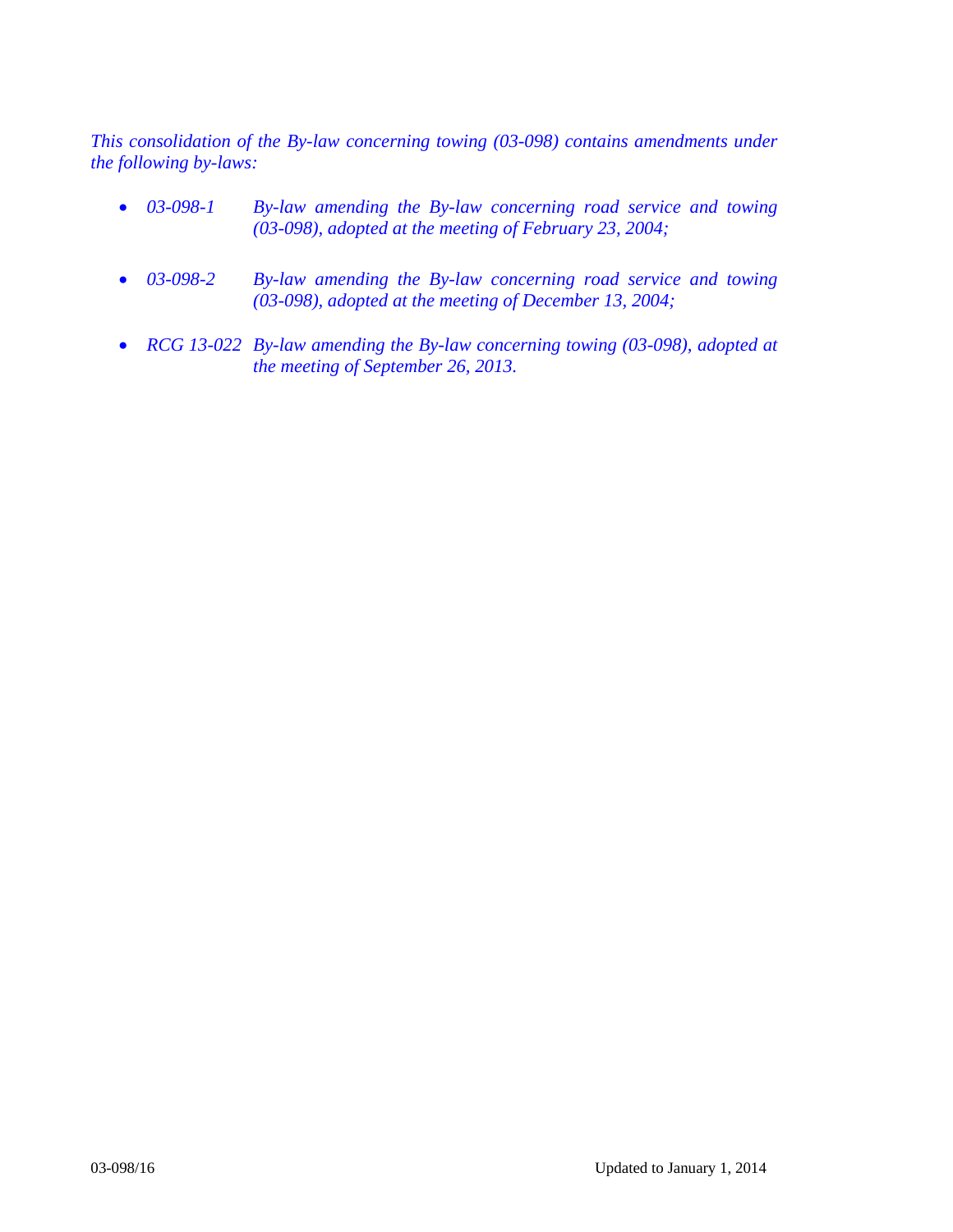## **SCHEDULE A**  CLASSIFICATION OF VEHICLES ACCORDING TO CAPACITY AND DRIVER'S PERMIT REQUIRED FOR THOSE VEHICLES

| <b>Class of tow truck</b><br>likely to be used | Mass <sup>1</sup> of vehicle towed<br>must be less than or<br>equal to | Types of vehicles than may be<br>towed                                                                                                                                                                                                                                                | Driver's permit          |
|------------------------------------------------|------------------------------------------------------------------------|---------------------------------------------------------------------------------------------------------------------------------------------------------------------------------------------------------------------------------------------------------------------------------------|--------------------------|
| A<br>$(4$ -wheel $)$                           | 1000 kg                                                                | - Mini and subcompact                                                                                                                                                                                                                                                                 |                          |
| B<br>$(6$ -wheel $)$                           | 3000 kg                                                                | - Mini and subcompact<br>- Other pleasure vehicles<br>- Empty pickup truck or panel truck<br>$(4 \text{ or } 6$ -wheel)                                                                                                                                                               |                          |
| $\mathbf C$<br>$(6$ -wheel $)$                 | 4500 kg                                                                | - All class B vehicles<br>- Motor homes<br>- Bus (12 or less passengers)<br>- Minibus<br>- Empty delivery truck (6-wheel),<br>net mass of 4500 kg or less<br>- Loaded pickup or panel truck (4 or<br>6-wheel)                                                                         | R <sub>2</sub>           |
| D<br>$(6$ -wheel $)$                           | 8000 kg                                                                | All class C vehicles                                                                                                                                                                                                                                                                  |                          |
| E<br>$(10\text{-wheel})$                       | 14 500 kg                                                              | - Straight truck (6-wheel), net mass<br>of 6500 kg or less<br>- Loaded delivery truck, net mass of<br>4500 kg or less (6-wheel)<br>- Tractor (10-wheel) $10000 kg$<br>- Empty straight truck or tractor (10-<br>wheel)<br>- School bus (6-wheel)<br>- Loaded straight truck (6-wheel) |                          |
| F<br>$(10\text{-wheel})$                       | 23 000 kg                                                              | - Crane<br>- Pumpcrete machine (12-wheel)<br>- Concrete machinery<br>- Garbage truck (12-wheel)<br>- Bus (more than 12 passengers)<br>- Mobile equipment<br>- Drilling vehicle<br>- Loaded straight truck (10-wheel)                                                                  | R1<br><b>Includes R2</b> |

Note  $<sup>1</sup>$  The mass of an unloaded towed vehicle is entered on the registration certificate.</sup> The mass of a loaded towed vehicle corresponds to the sum of tire capacity.